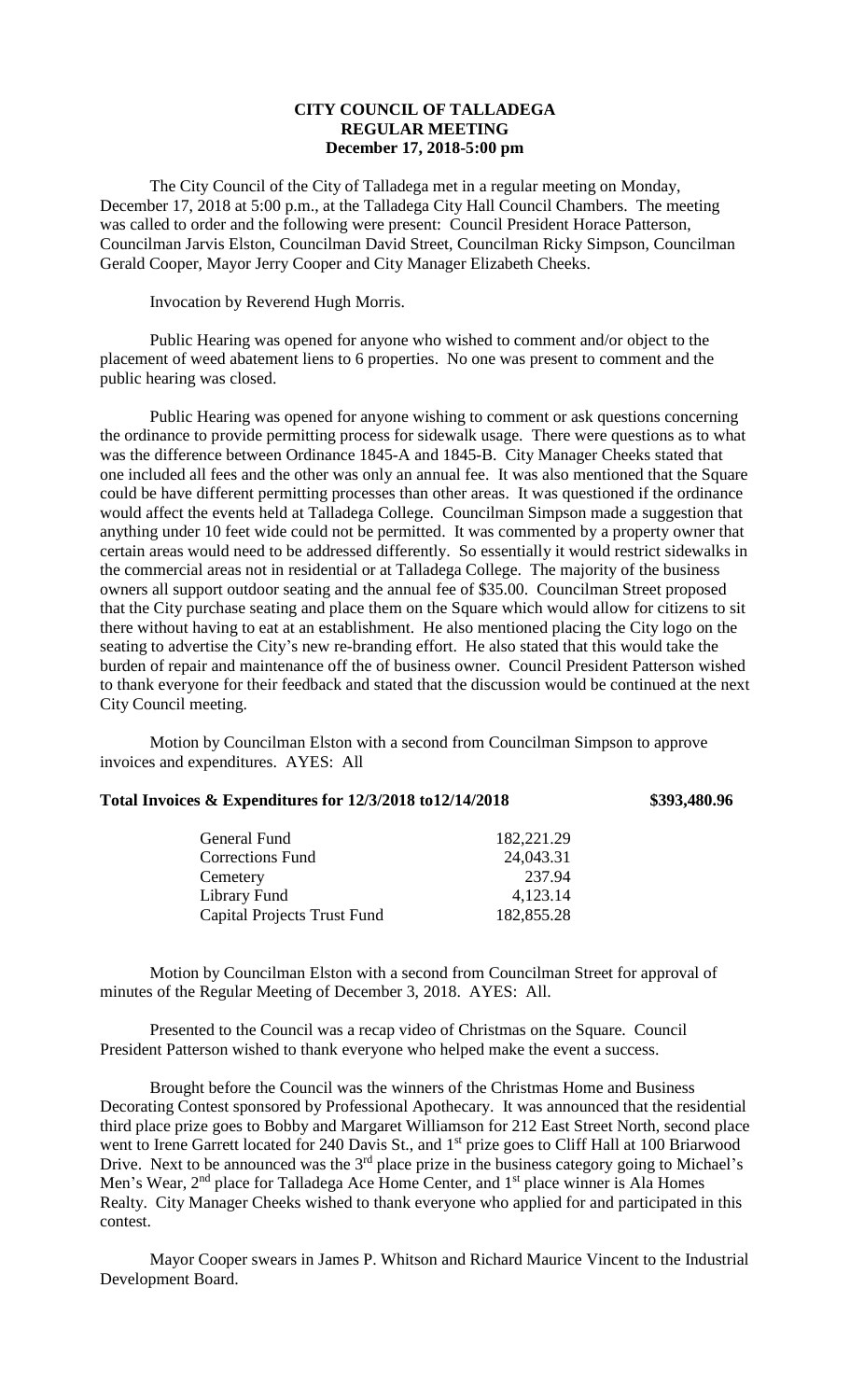Brought before the Council was the Industrial Board Application of Chip Moore. Motion by Councilman Street to approve Chip Moore's application to the Industrial Board. *No second – motion dies.*

Clarence Haynes came before the Council to voice his objection concerning a condemnation fee. Mr. Haynes stated that he did not receive service about this matter and if he had he would have come before the Council to ask for an extension. Councilman Street proposes no action be taken on this matter at this time.

Councilman Elston wished to acknowledge the presence of Attorney Lee Sims.

Brought before the Council was the meeting date for the Council meetings in January and February. Due to upcoming holidays in January and February the recommended dates were January  $7<sup>th</sup>$  and the 17<sup>th</sup> and February 4<sup>th</sup> and the 21<sup>st</sup>.

**Resolution #4665-4670** approving weed abatement liens.

Motion by Councilman Elston with a second from Councilman Simpson for the approval of Resolution #4665 to #4670. Roll Call. AYES: All.

**Resolution #4671** approving nuisance abatement for junk car on 710 Stephen J. White Blvd.

**Resolution #4672** approving nuisance abatement for junk car on 706 Stephen J. White Blvd.

**Resolution #4673** approving a tax abatement for Talladega Pattern and Aluminum Works Inc.

Motion by Councilman Elston with a second from Councilman Street for the approval of Resolution #4671 to #4673. Roll Call. AYES: Council President Patterson, Councilman Street, Councilman Elston, and Councilman Cooper ABSTAIN: Councilman Simpson

City Manager Cheeks wished to personally thank Talladega Pattern and Aluminum for their willingness to make a large investment in Talladega.

**Resolution #4674** approving the façade grant for 100 North Street East.

Councilman Street questioned if the grant was for work not done. City Manager Cheeks stated that the grant was for work not yet done. The Façade Grant committee goes by regulations that it is reimbursement for work that has not been done.

Councilman Elston with a second from Councilman Simpson for the approval of Resolution #4674. Roll Call. AYES: All.

Motion by Councilman Elston with a second from Councilman Simpson to approve the invoices and expenditures for the Water Department. AYES: All.

| Water Department Expenditures for 12/3/18-12/13/18 |            | \$125,085.71 |
|----------------------------------------------------|------------|--------------|
| Water/Sewer Fund                                   | 125,085.71 |              |

Motion by Councilman Elston with a second from Councilman Street to approve the proposed restructuring of returning the direct supervision of the City Planner and Building Inspector to the City Manager and an increase of one administrative assistant to the City Manager's Staff. Roll Call. AYES: All.

Motion by Councilman Street with a second from Councilman Cooper to approve the proposed restructuring of returning the direction supervision of the Code Enforcement Officer to the City Manager. Roll Call. AYES: Councilman Street, Council President Patterson, Councilman Simpson, and Councilman Cooper ABSTAIN: Councilman Elston

City Manager Cheeks wished to thank the staff who worked Christmas on the Square for their hard work in the inclement weather and thanked Mr. Peters for investing in Talladega. She also announced the Christmas Parade Float winners  $-3<sup>rd</sup>$  place going to Susan Rae's Learning